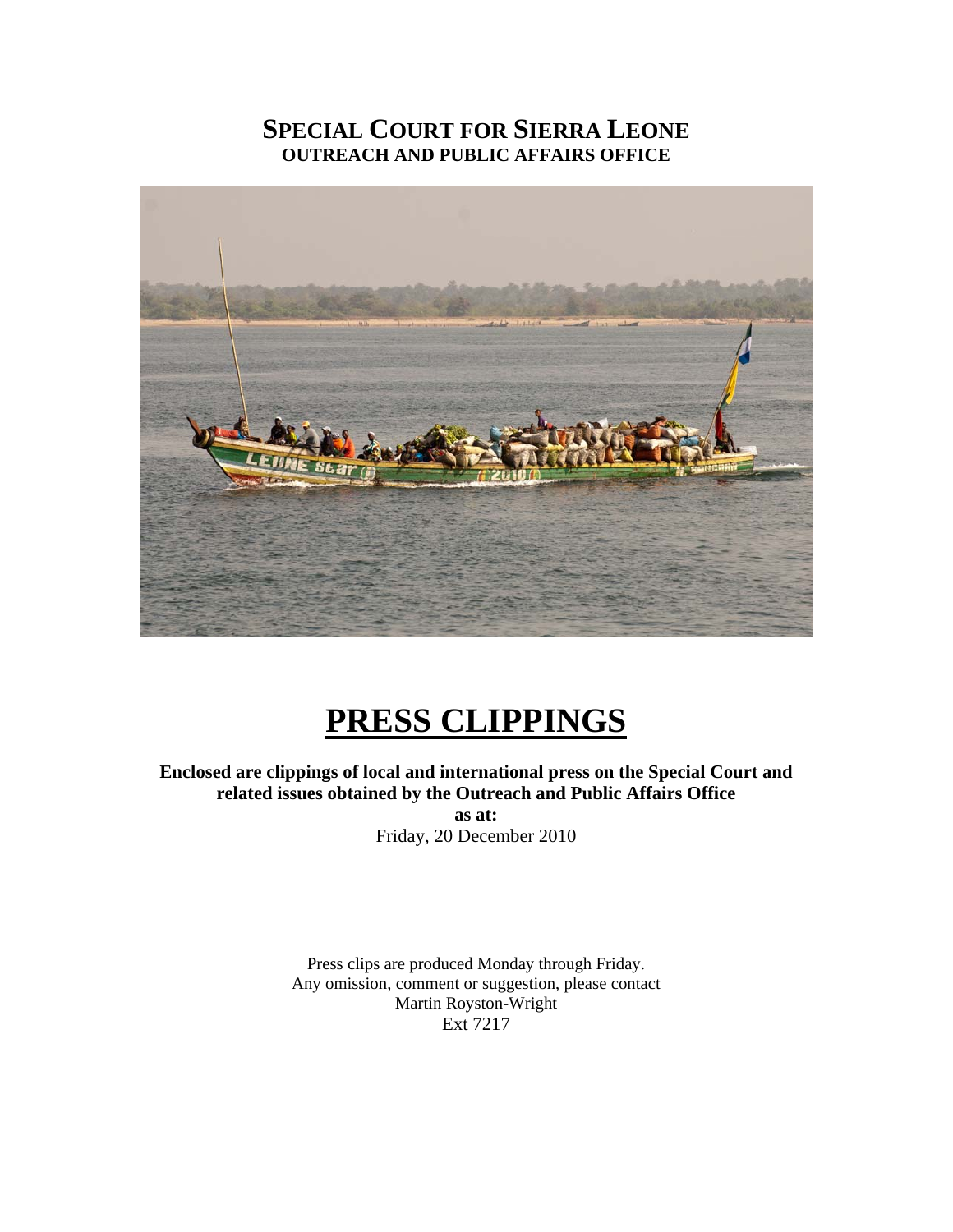| <b>Local News</b>                                                                                   |            |
|-----------------------------------------------------------------------------------------------------|------------|
| TRC Fails to Reconcile People / Premier News                                                        | Page 3     |
| In Sierra Leone, Chief Justice Highlights Achievements / Awareness Times Online                     | Page 4     |
| In Sierra Leone, ACC Boss Bags World Bank Integrity Award / Awareness Times Online                  | Page 5     |
| <b>International News</b>                                                                           |            |
| Security Council Responds Positively to ICTR Concern Over Staff / Hirondelle News Agency            | Page 6     |
| Quebec Man 'Complicit' in Genocide / National Post                                                  | Pages 7-8  |
| When Does Rape Become Genocide or Crime Against Humanity? / The Citizen                             | Pages 9-10 |
| Co-operate to End Impunity / The Citizen Daily                                                      | Page 11    |
| France Places Six Rwandan Officials Under Judicial Investigation Over 1994 Genocide / Island Crisis | Page 12    |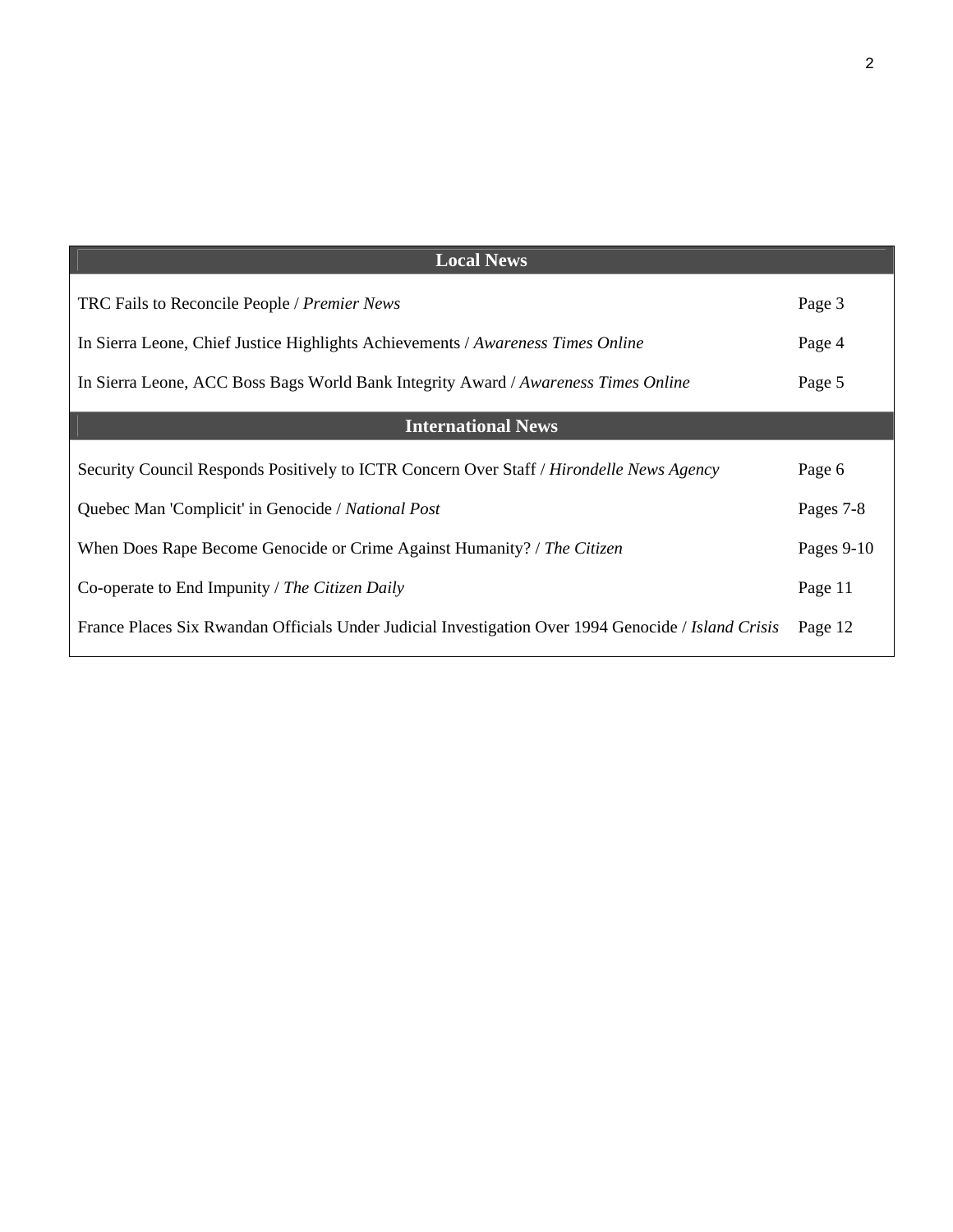

Rev. Osman Fonah said the TRC succeeded in investigating the causes of the war and bringing out an impartial record of the war with recommendations to the Government and the international community for the prevention of another war in the country.

He said this was due to a number of factors, including the fact that the TRC was time bound and did not have adequate

difficulties in it operations.

Third, he said was that the simultaneous operations of the Truth and Reconciliation Commission (TRC) and Special Court for Sierra Leone (SCSL) contributed to the failure of the reconciliation aspect of its work.

Rev. Fonah said perpetrators were afraid to make statements to the TRC for fear that their information will be leaked to the Special Court.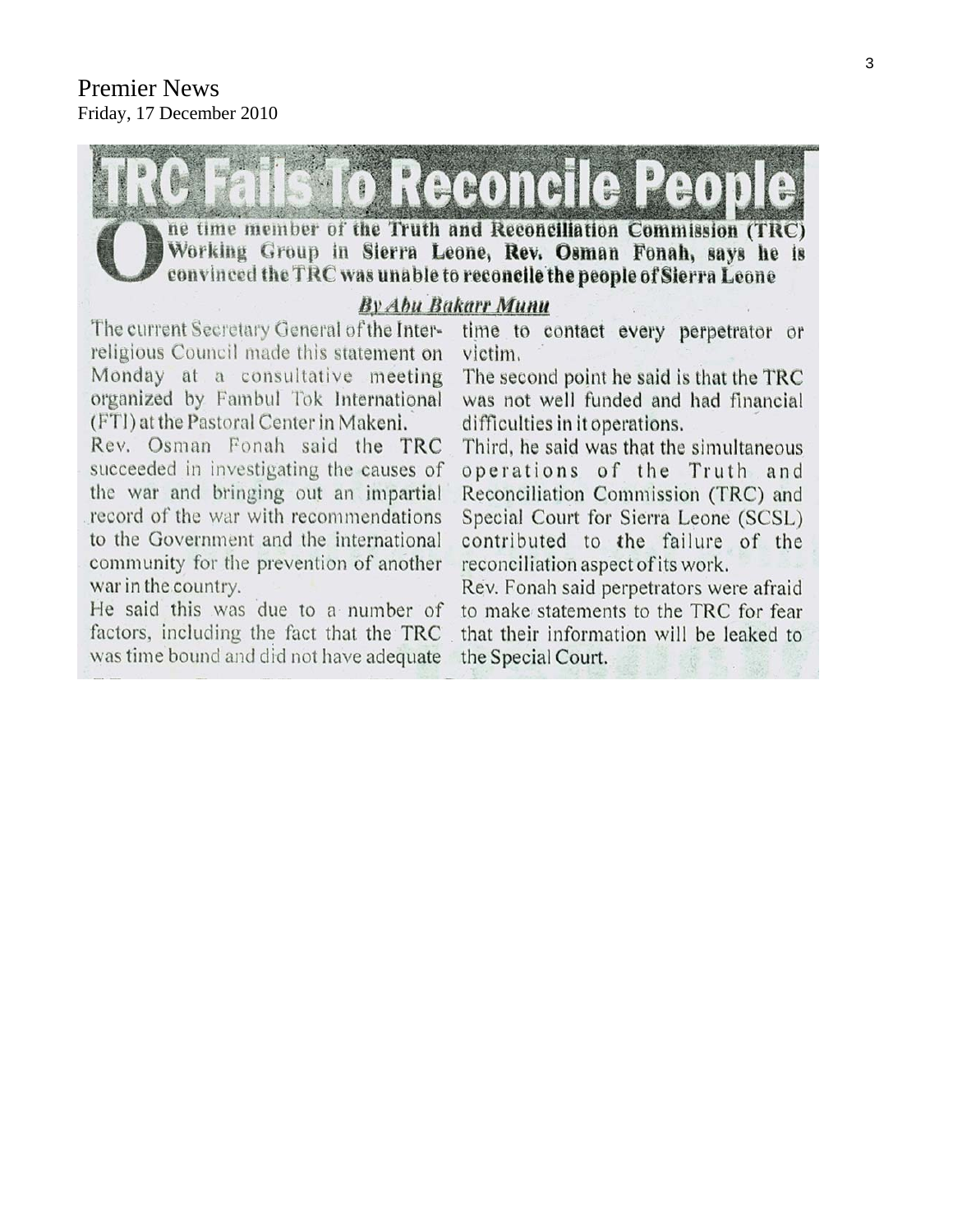## Awareness Times Online Thursday, 16 December 2010

## **In Sierra Leone, Chief Justice Highlights Achievements**

By Aruna Turay

The Chief Justice of Sierra Leone, Hon. Umu Hawa Tejan-Jalloh has highlighted achievements so far made in the country's judicial system upon her assumption to that office.

Addressing distinguished personalities including Judges, Magistrates, Justices of the Peace (JP) and a battery of legal officers to mark the centenary celebration of existence of the Law Courts Building on Wednesday 15th December, 2010 in Freetown, the erudite judicial luminary said under her stewardship, the judiciary has been able to collect data of all judgments made by the Superior Courts from 1976 to 2008. She said copies of the data have been bound and distributed to the Law Faculty at Fourah Bay College, Law Officers' Department, the Law School as well as the Judiciary's Library. In addition, Justice Tejan-Jalloh informed that complete sets of the documents have been purchased by Law Firms and other Institutions like the Special Court for Sierra Leone and the Human Rights Commission among others.

Further, she said they have also been able to design an electronic format of all statutes and subsidiary legislations in addition to the judgments mentioned above.

"We have also conducted trainings on how to access and use these resources," she proffered, adding that they can also be accessed on their proposed website which would soon be launched in the first quarter of 2011.

"We also now have our own staff buses and this has made staff punctuality very effective," Justice Tejan-Jalloh furthered.

On other achievements, the Chief Justice cited the establishment of Magistrate Courts in Freetown, York, Masiaka and Mile 91 respectively as well as the Fast Track Commercial Court in Freetown which she informed would start sitting early next year.

"We have also established the Judicial and Legal Training Institute that would cater for training of trainers' programmes, training of magistrates, Justices of the Peace, court clerks and Bailiffs as well as court reporters among others," she noted.

Hon. Justice Umu Tejan-Jalloh used the forum as an opportunity to inform her audience of various other trainings conducted locally and internationally in areas such as juvenile justice, gender justice, combating fraud and transnational crimes, gender based violence, and computer literacy. She assured that training programmes for court officials would be continuous as they continue to build the capacity of their Human Resource base.

In conclusion, the Honorable Chief Justice assured staff members that efforts to improve the conditions of service of all judicial staff are continuing; and that there are already indications that there is "light at the end of the tunnel." I am confident that we will see the fruits which will put smiles on our faces early in the New Year," she said, while expressing hope that the achievements would to a very large extent, attract more judges and magistrates as well as other experienced judicial support staff.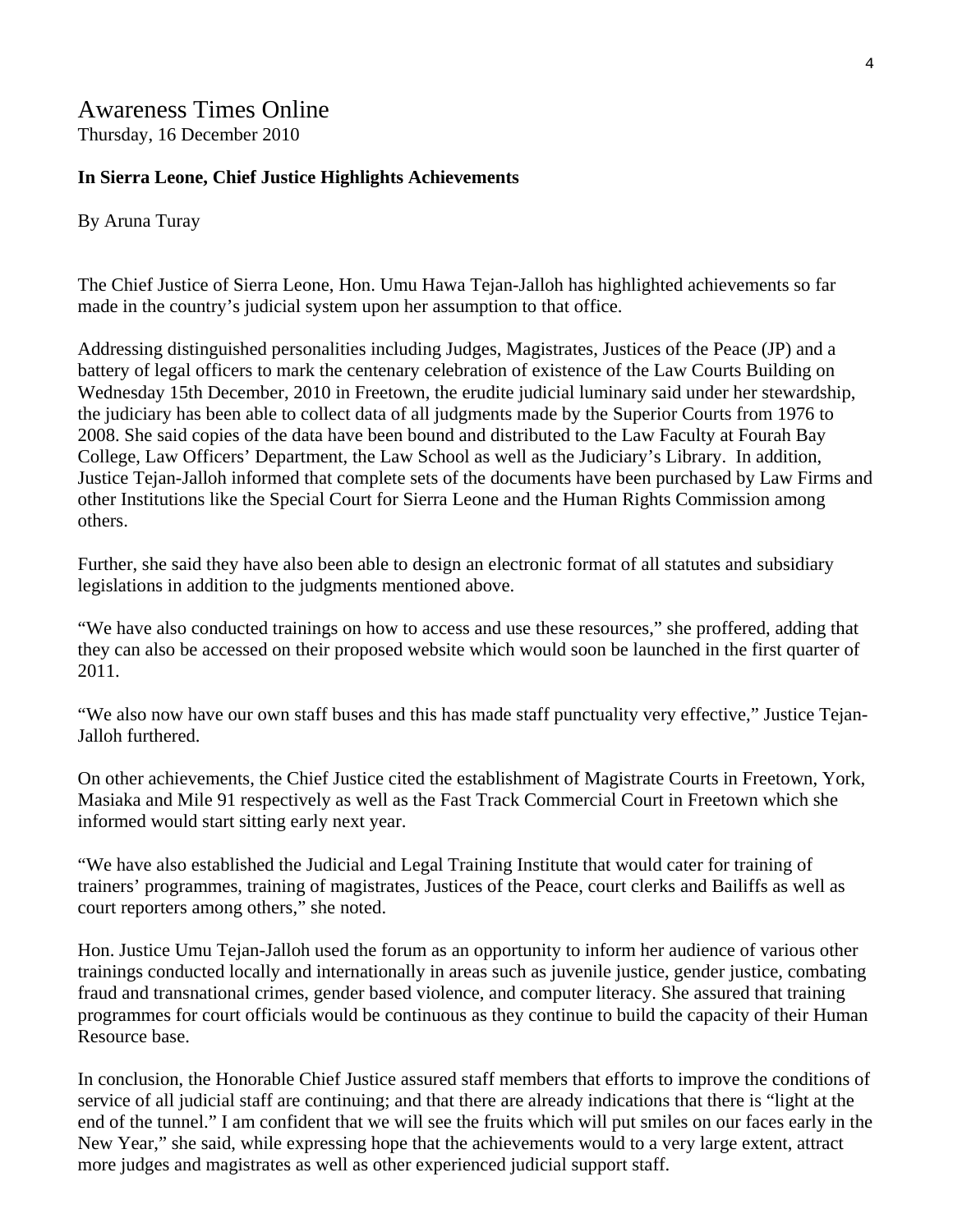## Awareness Times Online

Thursday, 16 December 2010

#### **In Sierra Leone, ACC Boss Bags World Bank Integrity Award**

Commissioner of the Anti Corruption Commission (ACC), Joseph Fitzgerald Kamara has been awarded the prestigious World Bank Integrity Award for taking up the challenge to fight corruption in Sierra Leone, and for distinguished service in promoting international and national criminal justice.

The ceremony took place at the Hilton Hotel, Alexandria, Virginia, USA. The award was presented to the Commissioner by the Managing Director of the Word Bank, Okonjo-Iweala, during the International Corruption Hunters Alliance meeting hosted by the World Bank.

Speaking at the ceremony, the World Bank President, Robert Zoellick said individual efforts and smaller network were achieving successes against corruption. Mr. Zoellick noted that the Bank had meshed its development and anti-corruption missions after years of institutional resistance. He called on a group of investigators and prosecutors from more than one hundred and thirty (130) countries to confront the 'audacity' of corruption with the Bank's help.

"In a time of fiscal constraint in many donor countries, we need even more to underscore to donors and recipients that every development dollar will be spent as intended to overcome poverty, boost growth, and opportunity," Mr. Zoellick added.

*Note: Joseph Kamara was until recently Deputy Prosecutor of the Special Court*.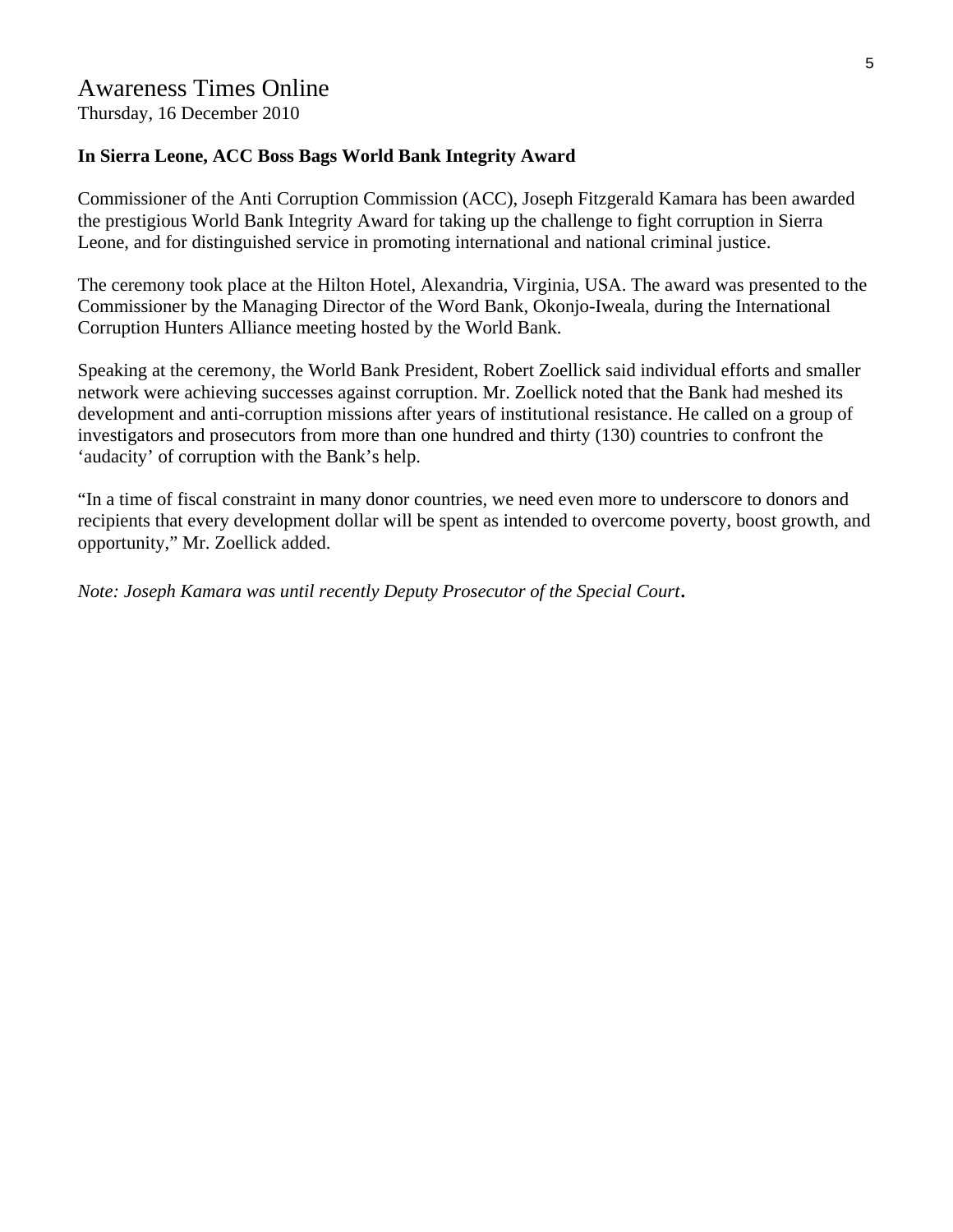Thursday, 16 December 2010

#### **Security Council responds positively to ICTR concern over staff**

The United Nations Security Council has responded positively to the concern by the International Criminal Tribunal for Rwanda (ICTR) of understaffing and reiterated the importance of the Tribunal being adequately staffed to complete its work expeditiously.

"The Security Council calls upon the Secretariat and other relevant United Nations bodies to continue to work with the Registrar (...) in order to find practical solutions to address this issue as the Tribunal approaches the completion of its work ," a resolution adopted Tuesday says.

At the same time the Security Council called upon the International Tribunal to review its efforts to focus on its core functions.

It decided, therefore, notwithstanding the expiry of their term of office on December 31, 2010 to authorize Sri Lankan Judge Joseph Asoka de Silva and Jordanian Judge Taghrid Hikmet to complete the Military II trial involving four former Rwandan military officers which they began before the expiry of their term of office.

The Security Council also took note of the intention of the Tribunal to complete the case in March 2011. The defendants in the case include army Chief of staff general Augustin Bizimungu and his counterpart of the gendarmerie, Augustin Ndindiliyimana.

It also decided that in order for the Tribunal to complete existing trials or conduct additional trials, the total number of ad litem Judges serving at ICTR may from time to time temporarily exceed the minimum of 9 to a maximum of 12 at any one time.

Presenting six month report on completion strategy before the Security Council on December 6, 2010, the Tribunal's President, Dennis Byron, called for immediate address staff retention. He said, "in 2010, Tribunal lost almost 100 staff members. For the Chambers alone, the number is 19, representing a high percentage of our staffing level."

FK/NI/ER/GF

© Hirondelle News Agency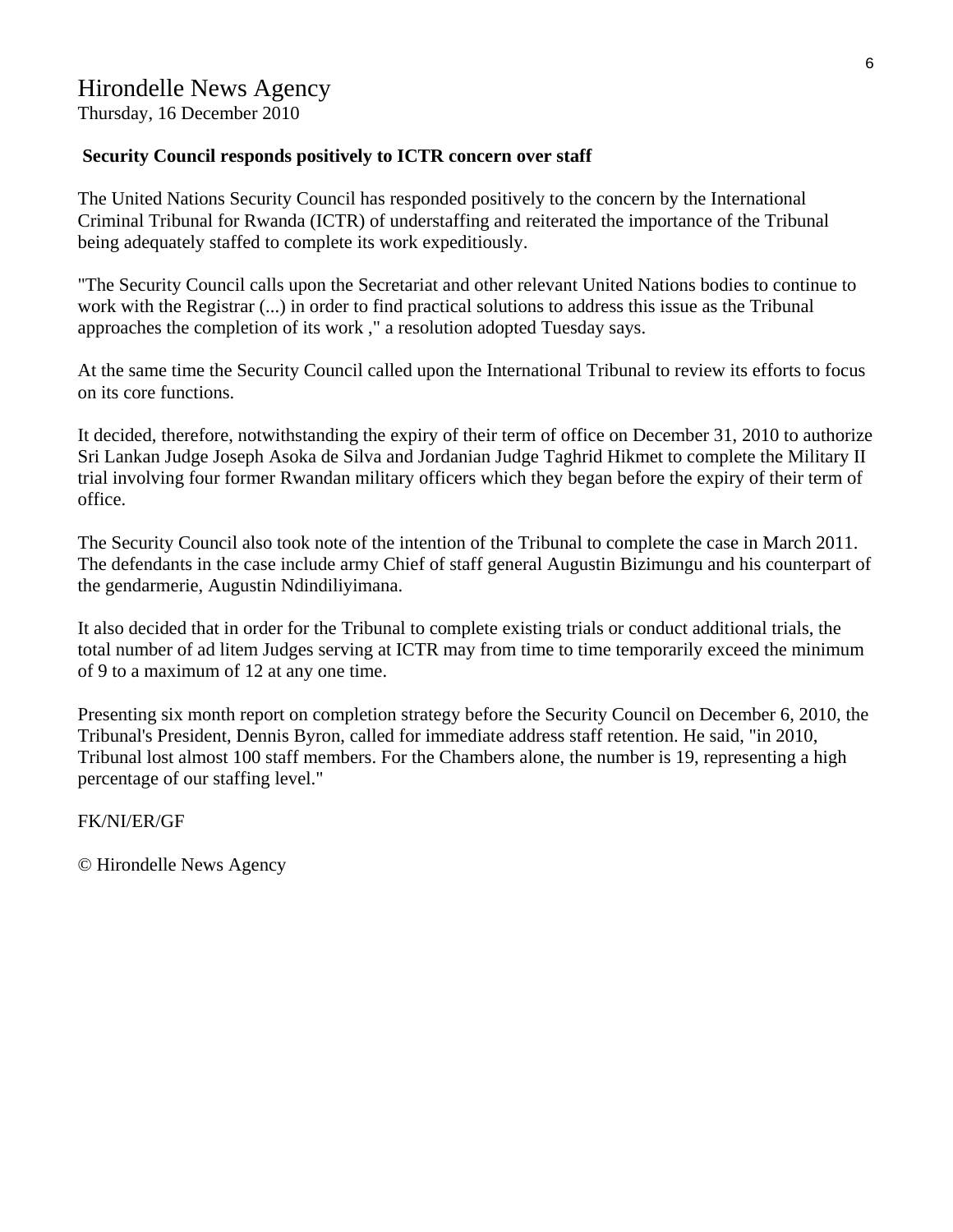# National Post Thursday, 16 December 2010 http://www.nationalpost.com/news/canada/Quebec+complicit+genocide/3984544/story.html#ixzz18MpB

# **Quebec man 'complicit' in genocide**

Stewart Bell

A Quebec man is facing deportation after the Federal Court found he was complicit in the 1994 Rwandan genocide that left an estimated 800,000 dead.

Faustin Rutayisire, 54, a former math teacher and government administrator, is the latest Rwandan accused by Canada of playing a part in the outburst of ethnic bloodletting.

"It's definitely a very good thing," Jean-Paul Nyilinkwaya of Page Rwanda, a Montrealbased group that represents parents and friends of genocide victims, said Wednesday.

But Mr. Rutayisire, who lives in Gatineau, Que., denied any role in the genocide. "I'm innocent anyway," he said in a

brief phone interview. "It's not right, it's unfair."

Mr. Rutayisire is a founding member of Rwanda's Parti Social Democrate. During the genocide, he was the sub-prefect of Butare, a province in southern Rwanda where scores of ethnic Tutsis were slaughtered.

Justice Yvon Pinard of the Federal Court ruled that some of Mr. Rutayisire's activities had contributed to the mass killings. "Many bureaucrats, administrators, and local civic leaders either actively participated or acquiesced to the violence and performed compartmentalized duties which contributed to the genocide. For this reason they are complicit in genocide and must be held accountable," the judge wrote.

For the first weeks of the genocide, Butare was relatively calm but once the interim government and Hutu militias turned their attention to the region, home to Rwanda's second-largest city, it became a major killing ground.

The prefect, Jean-Baptiste Habyalimana, a Tutsi, was removed from office and executed along with his wife and daughters. He was replaced by Sylvain Nsabimana, who allegedly played a key role in the genocide in Butare.

According to the International Criminal Tribunal for Rwanda, as prefect Mr. Nsabimana helped develop a plan to exterminate Tutsis, ordered and participated in massacres, incited ethnic violence and distributed arms.

The killings began in Butare on April 20. In early May, Mr. Rutayisire was appointed sub-prefect of Butare. He said he was afraid to turn down the job. "When I arrived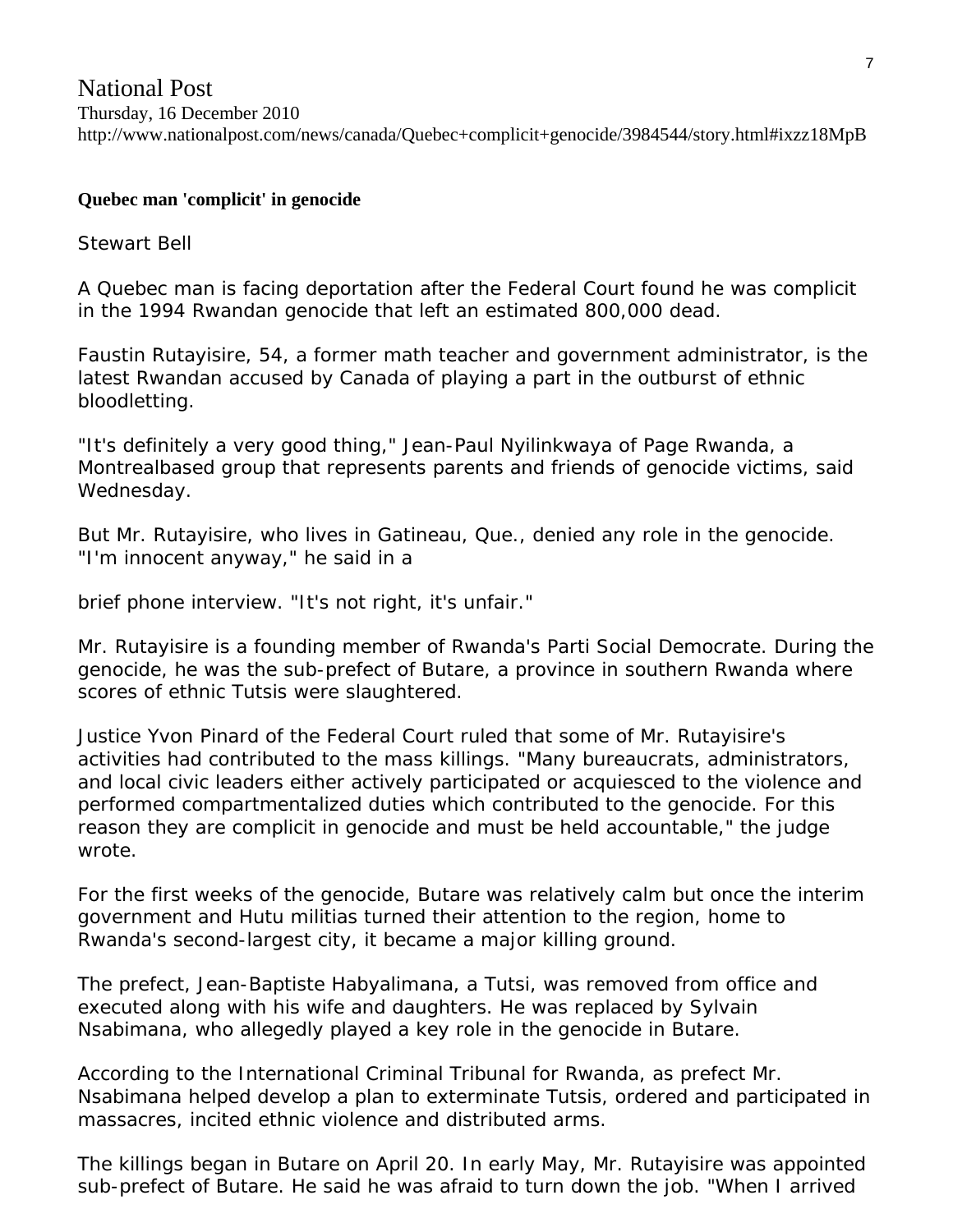there, everything was done. I'm not the one who was planning, I didn't do anything," he said.

He served until July, when he fled to South Africa. He applied for refugee status in Canada and was granted permanent residence in 2003, but two years later Ottawa began trying to deport him under the Crimes Against Humanity and War Crimes Act.

Last December, the Immigration and Refugee Board ruled he was "complicit by virtue of his association with the principle authors who committed crimes against humanity." That decision was upheld by the Federal Court on Dec. 3.

Lorne Waldman, Mr. Rutayisire's lawyer, said the ruling cannot be appealed.

"I think the interpretation of crimes against humanity in Canada has become far too broad and we are casting too wide a net, generally speaking," he said.

The government must now conduct a risk assessment to determine whether Mr. Rutayisire can be safely deported, but he said he fears what could happen if he is sent back to Rwanda.

In June, Canadian prosecutors charged Jacques Mungwarere of Windsor with four counts of genocide in relation to the killings in Rwanda.

Desire Munyaneza of Toronto was sentenced to life in prison last year for his role. A number of other Rwandans are being deported, including Leon Mugesera, whose removal was upheld by the Supreme Court.

sbell@nationalpost.com

Read more:

[http://www.nationalpost.com/news/canada/Quebec+complicit+genocide/3984544/story.html#ixzz18MpB](http://www.nationalpost.com/news/canada/Quebec+complicit+genocide/3984544/story.html#ixzz18MpBXTlJ) [XTlJ](http://www.nationalpost.com/news/canada/Quebec+complicit+genocide/3984544/story.html#ixzz18MpBXTlJ)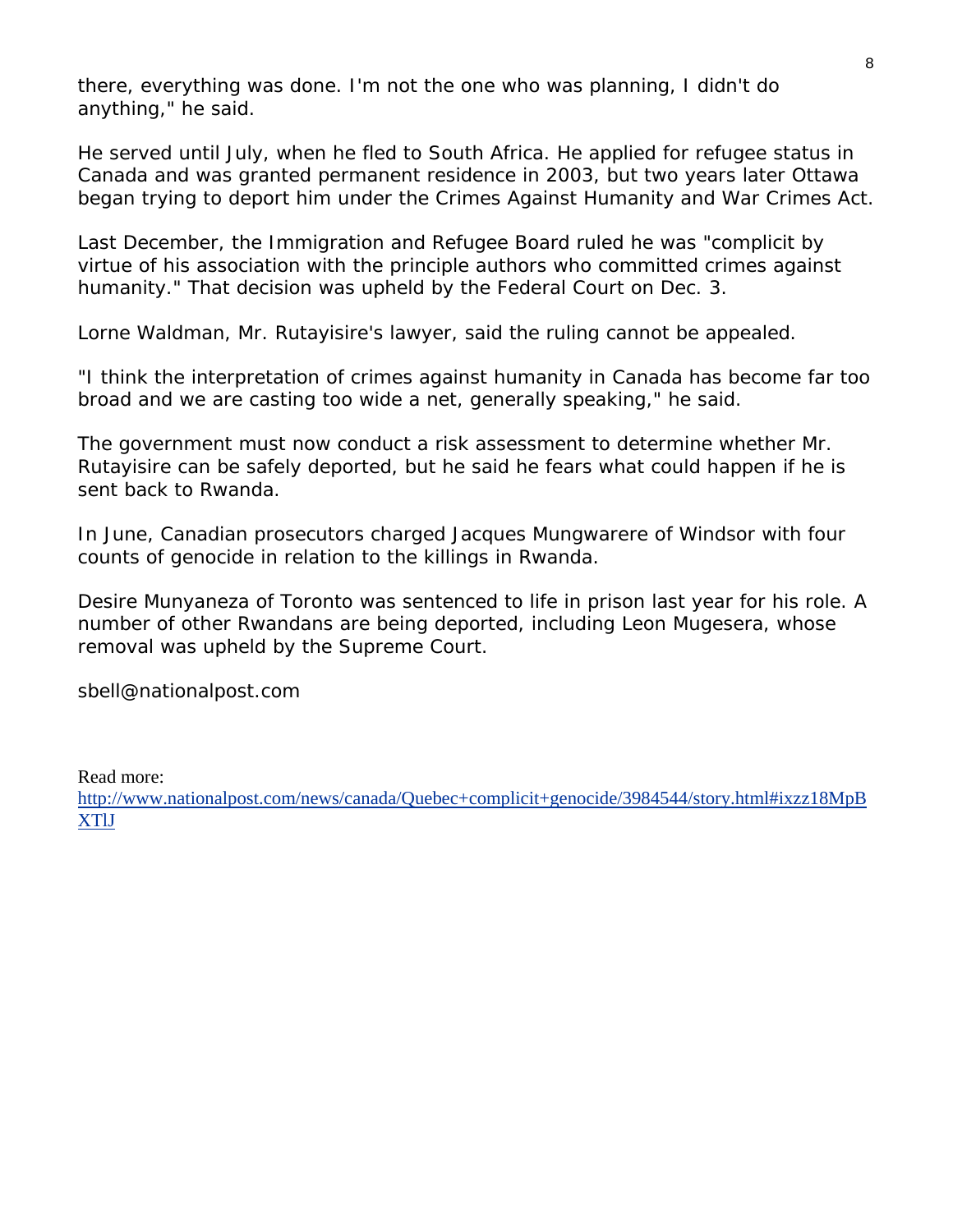The Citizen Tuesday, 14 December 2010

#### **When does rape become genocide or crime against humanity?**

By Patty Magubira The Political Platform Reporter

Arusha. The Trial Chamber 11of the International Criminal Tribunal for Rwanda (ICTR) last week sentenced former Rwandan military officer Lieutenant Ildephonse Hategekimana to life imprisonment after convicting him of rape as a crime against humanity, among others.

One may wonder over the sentence meted out by a panel of three judges of the chamber led by Judge Arlette Ramaroson to consider rape as a crime against humanity instead of genocide as was the case with the judgment of the case involving Jean-Paul Akayesu.

"The Interahamwes thrusting a piece of wood into the sexual organs of a woman as she lies dying constitutes rape in the tribunal's view," a judgment in Akayesu's case reads in part.

Akayesu was on September 1, 1998, sentenced to life imprisonment in chamber I of the ICTR court after he was convicted of rape as genocide, making the crime first recognized as a weapon of genocide by an international criminal court.

The judgment apparently was foreshadowed by the August 2009 UN Security Council debate on the international strategy to combat sexual violence as a method of warfare.

 The debate culminated into the establishment of a UN resolution 1820, which declares rape as a qualified war crime.

The debate was compounded by rape reports being neglected for a long time, including about 60,000 rapes reportedly committed in war in Croatia and Bosnia Herzegovina in the 1990s, but only 27 cases reached conviction.

Of the 500,000 rapes committed in 100-day long genocide in Rwanda, eight suspects were convicted, while only six out of 64,000 rapes committed in Sierra Leone reached conviction, according to statistics posted online by Survivors Fund (Surf) and Womankind Worldwide.

But the resolution identifies three factors for the crime to occur. Firstly, lack of protection among civilians, secondly, the impunity of sexual violence, and thirdly, persistent discrimination against women and girls.

 ICTR defined rape in the Akayesu's case as 'every act of physical penetration of sexual nature inflicted on another person under duress' – an illegal use of force or threats, as used before trial against a criminal suspect or a prisoner in lawful custody.

An intimidation, blackmail or other forms of violence used to exploit fear can be regarded as a characteristic of duress and therefore any sexual relation under these circumstances may be considered as rape and indeed, crime against humanity.

Apart from rape, the crime against humanity includes murder, extermination, enslavement, deportation and other inhumane acts against civilian populations.

 Crime against humanity also includes persecution on political, racial or religious grounds in execution of or in connection with any crime within the jurisdiction of the tribunal.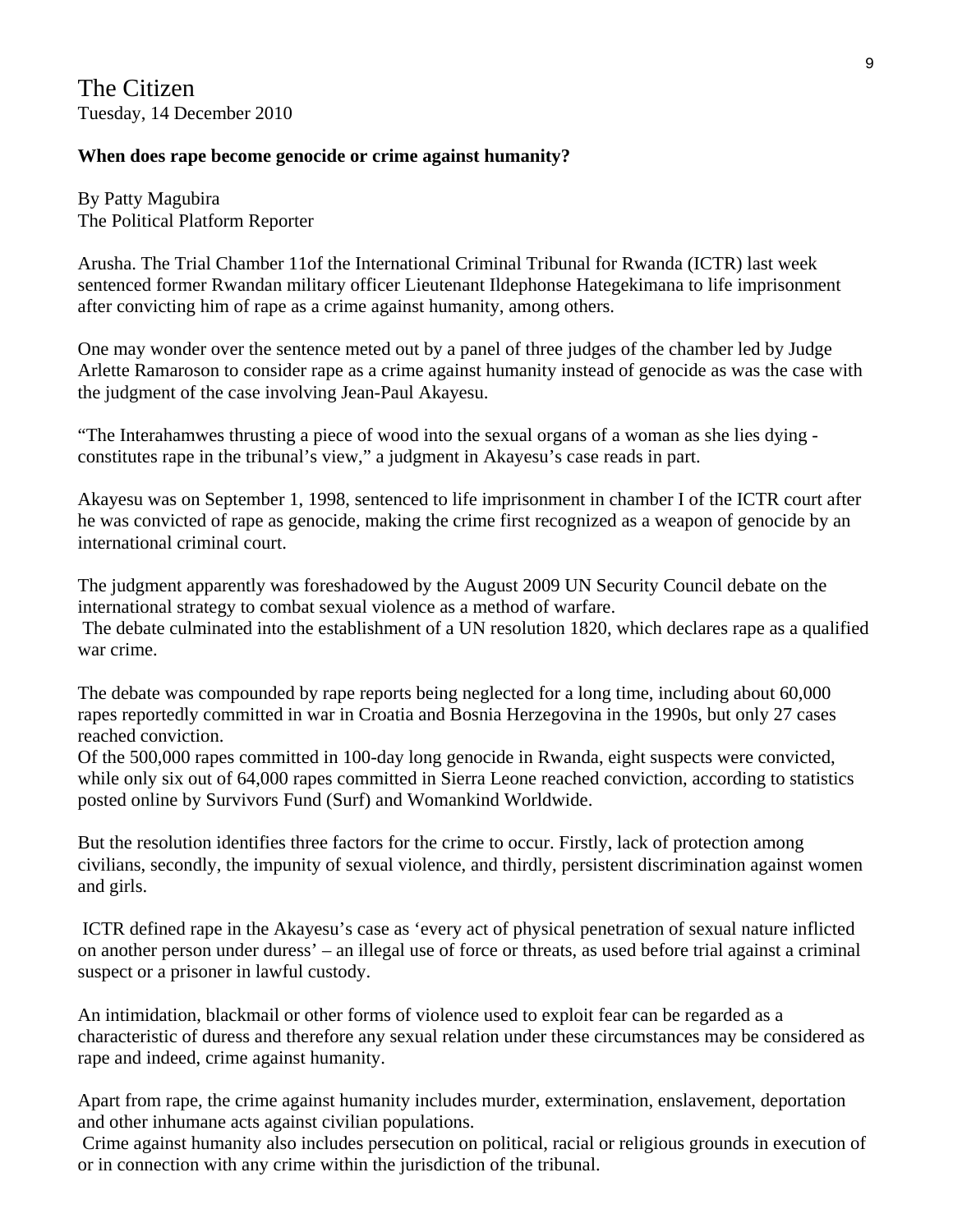Genocide, in turn, includes acts intended to destroy, in whole or part, a national, ethnic, racial or religious group by killing members of the group or causing serious bodily or mental harm to members of the group.

Deliberately inflicting on the group conditions of life to bring about its physical destruction in whole or part is also regarded as a genocide act.

Also considered as genocide are acts such as of imposing measures intended to prevent births within a group or forcibly transferring children of the group to another group.

The term genocide was initially coined in 1944 by a Polish Jewish scholar Raphael Lemkin, who defined it as 'a willful attempt to destroy an ethnic group'.

 He lobbied prosecutors at the International Military Tribunal of Nuremberg (Germany), who incorporated the concept on crimes committed during the Second World War, at last.

For an act charged under Article 2 (2) of the ICTR statute to constitute a genocide element, it must, however, be against one or several individuals, who are members of a specific group against which the crime was committed. A victim is therefore targeted not because of his individual identity, but rather on account of his affiliation to a national, ethnic, racial or religious group.

The ICTR chamber 1 found out that Akayesu committed rape with a specific intent to destroy the Tutsi ethnic group as stipulated in the indictment.

By his own words, Akayesu ordered, instigated, aided and abetted acts of sexual violence such as numerous Interahamwe militiamen raping 10 girls in a cultural center of the bureau communal, according to a panel comprising Judges Laity Kama – presiding, Lenanar Aspergren and Navanathem Pillay. But in the Hategekimana's case, the ICTR trial chamber 11 could not prove beyond doubt that the victim of rape Nura Sezirahiga was affiliated to Tutsi ethnic group.

Hategekimana, a former commander of the Ngoma Camp and Lieutenant in Rwanda Armed Forces, was thus found guilty of genocide for murdering and ordering the murder of several Tutsi individuals, and of crime against humanity for murdering under torture a political opponent and raping one, among others. He will remain in the custody of the Tribunal pending transfer to the state where he will serve his sentence. His trial commenced on March 8, 2009, and closed on October 6, 2009.

He was arrested on February 16, 2003, in Congo Brazzaville, and was transferred to the UN detention facility in Arusha three days later. He pleaded not guilty to all 14 charges against him. Hategekimana, who was acquitted of one count of complicity in genocide, was represented by Counsel Jean de Dieu Momo from Togo, while the prosecution was led by William Egbe from Cameroon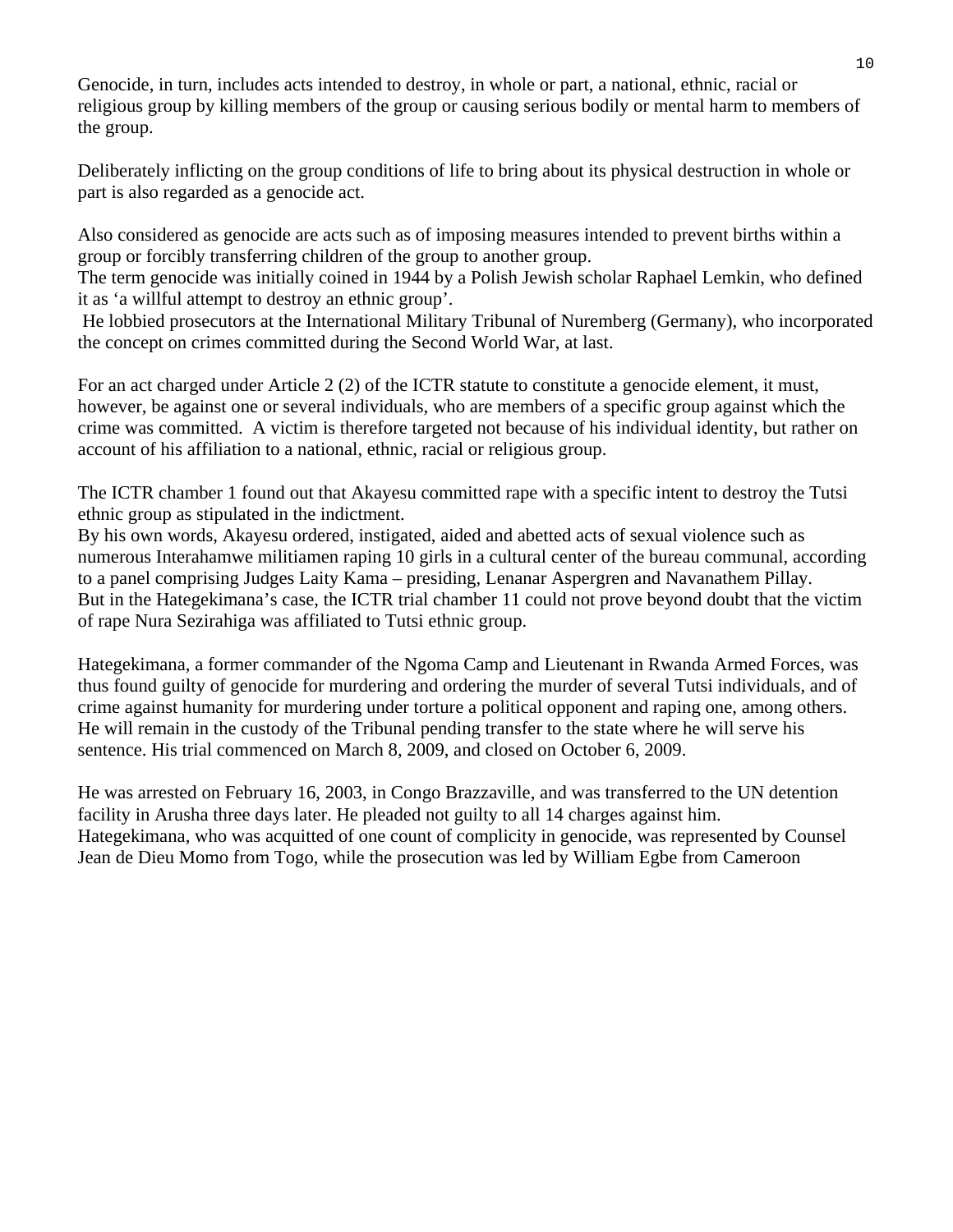# The Citizen Daily Friday, 17 December 2010

## **Co-operate to end impunity**

The indictment by the International Criminal Court (ICC) of some top Kenyan leaders over their alleged involvement in the 2007 post-election mayhem that claimed over 1,200 lives, should send a strong message to the perpetrators of such serious crimes that the era of impunity has ended.

There has been a lot of excitement in Kenya, with some of those accused pointing the finger at their supposed opponents allegedly determined to get them arrested to block their ambitions. However, as ICC chief prosecutor Luis Moreno-Ocampo has emphasized all along, crimes were committed and justice must be done by holding the perpetrators to account.

At this stage, these leaders are, of course, innocent until proven otherwise by the court. But it's a lesson to all that it will no longer be possible to suppress others and destroy lives and property and go Scot-free.

Even those who are powerful within their borders will be pursued by a determined criminal justice system and punished however long it takes.

The International Criminal Tribunal for the former Yugoslavia and for Rwanda both arose from a consensus that impunity is unacceptable.

But these tribunals targeted crimes committed within a certain time-frame and specific conflicts, hence the need for an independent, permanent criminal court. It will be recalled that on July 17, 1998, the international community attained a historic milestone, when 120 states adopted the Rome Statute that established the ICC.

The ICC is, therefore, the first permanent, treaty-based, international criminal court established to help end impunity.

We appreciate the ICC's commitment to observing the highest standards of fairness and due process. This is why we urge the government and people of Kenya to cooperate fully to entrench justice.